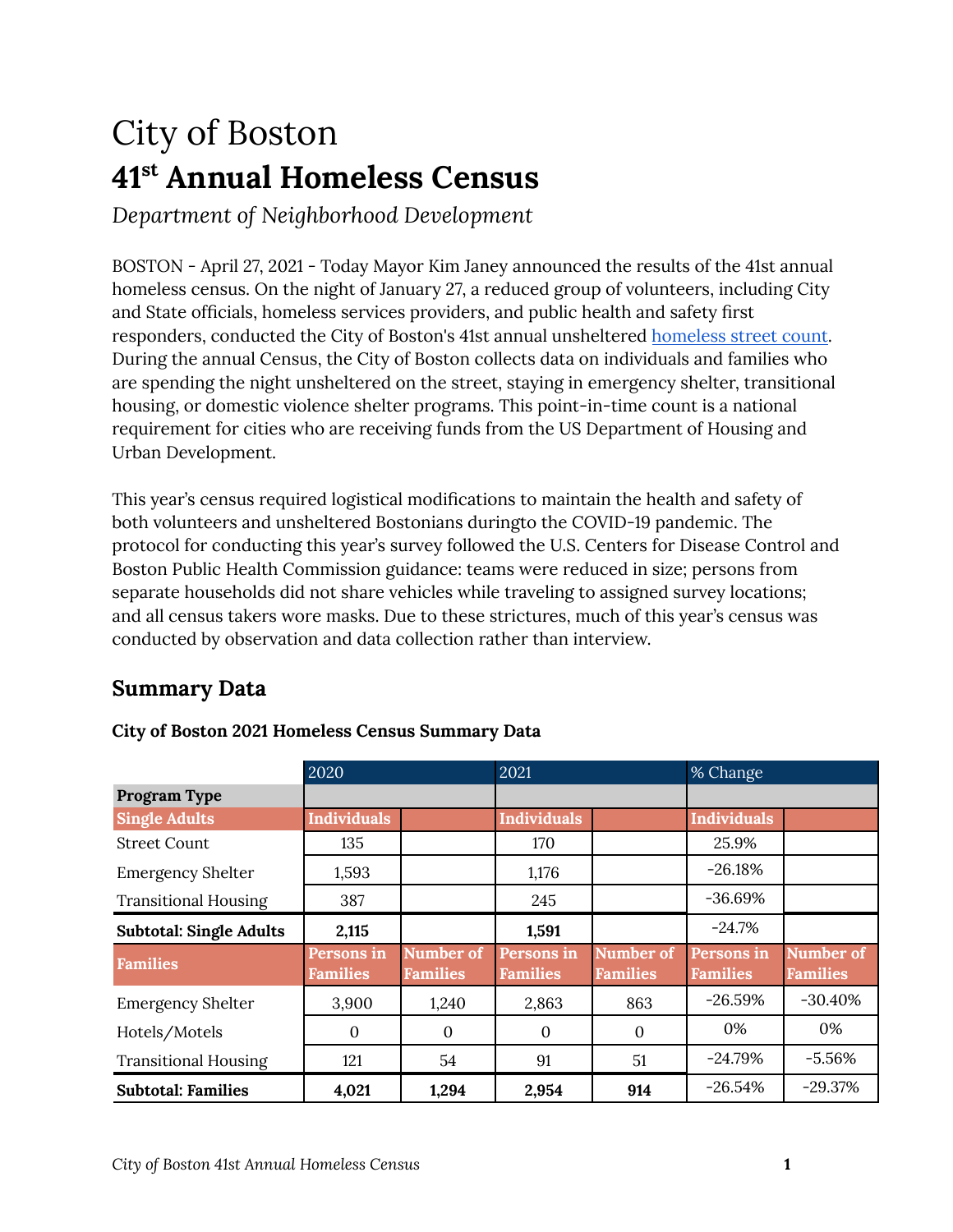| <b>Domestic Violence</b>    | Persons in |    | Number of Persons in Number of Persons in Number of<br>Households Households Households Households Households Households |    |           |      |
|-----------------------------|------------|----|--------------------------------------------------------------------------------------------------------------------------|----|-----------|------|
| <b>Emergency Shelter</b>    | 56         | 24 | 56                                                                                                                       | 36 | $0.00\%$  | 50%  |
| <b>Transitional Housing</b> | NA         | NA | 44                                                                                                                       | 12 | NA        | NA   |
| <b>Subtotal: Domestic</b>   |            |    |                                                                                                                          |    |           |      |
| <b>Violence</b>             | 56         | 24 | 100                                                                                                                      | 48 | 78.57%    | 100% |
| <b>Total</b>                | 6,192      |    | 4,645                                                                                                                    |    | $-24.98%$ |      |

# Key Findings by Populations

## **Single Adults**

- Overall, the number of individuals experiencing homelessness in Boston on the night of the census decreased by 24.7 percent from 2,115 individuals in 2020 to 1,591 in 2021.
- The number of unsheltered persons staying on the street on the night of the census increased by 35 individuals, from 135 women and men in 2020 to 170 in 2021, an increase of 25.9 percent. While much of this year's count was conducted by observation in order to keep unsheltered persons and volunteer census takers as safe as possible, some individuals who were interviewed expressed a reluctance to seek shelter due to concerns about transmission of COVID-19. Additionally, like the count in 2020, the weather was above freezing on the night of the census. Very few people asked for, or accepted, rides to shelter, in contrast to 2019 when 33 persons were transported to emergency shelters on an extremely cold night.
- The number of individuals in emergency shelter on the night of the census decreased from 1,593 in 2020 to 1,176 in 2021, a decrease of 417 persons, or 26.2 percent. This reduction builds on a decrease of 274 persons the previous year. The large decrease this year is in part a result of individuals becoming more reluctant to enter shelter during the pandemic. It also reflects work throughout the COVID-19 pandemic to continue to house vulnerable homeless and at-risk individuals or divert them from emergency shelter to safe alternatives whenever possible.
- The number of single adults staying in transitional housing decreased by 36.7 percent, from 387 persons in 2020 to 245 in 2021. The decrease in adults is largely due to decreases in referrals to and placements in Department of Mental Health transitional programs and transitional programs for Veterans due to the COVID-19 pandemic, as new admissions to these programs slowed so that facilities could deconcentrate their dormitories.

#### **Housing Homeless Individuals**

Soon after the pandemic began, the City convened housing and homeless services partners to coordinate efforts to continue to house people experiencing homelessness and target resources to those most vulnerable to COVID-19. Throughout the COVID-19 pandemic,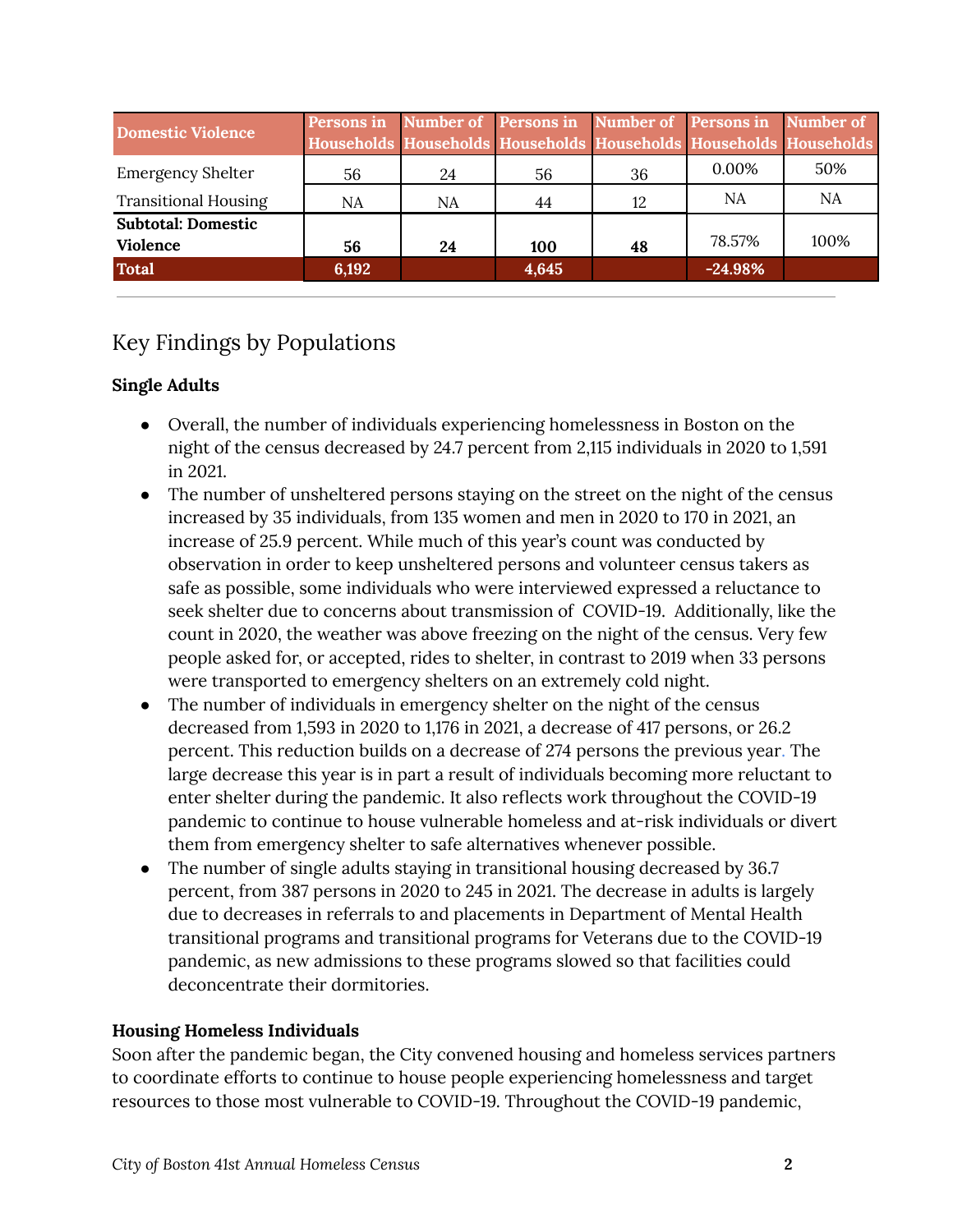partners have continued to house, triage and divert vulnerable homeless and at-risk individuals from emergency shelter. In 2020, the City invested \$9.5M in new medium-term rental assistance to help people exit homelessness and move to permanent housing. As a result of these efforts, more than 700 individuals experiencing homelessness have been housed since the beginning of the pandemic. This includes 143 youth and young adults, 142 Veterans, and 66 people experiencing chronic homelessness.

#### **Street Outreach**

In FY21, the City expanded street outreach to engage vulnerable persons in need of services in parks, plazas, and residential neighborhoods. Pine Street Inn expanded outreach in Nubian Square, Upham's Corner, Dorchester, and East Boston, coordinating with the Department of Neighborhood Development on 311 calls from residential neighborhoods. The Mayor's Office of Recovery Services and Boston Public Health Commission provide outreach, treatment, shelter, and referral to substance use treatment seven days a week in the high-use Melnea Cass and Mass Ave area, which had been seeing increased demand due to the opioid epidemic prior to COVID-19. The Boston Police Street Outreach Unit, working with many local organizations, have increased their efforts to assist unsheltered persons through diversion from involvement in the criminal justice system to emergency shelter, substance use treatment, and other behavioral health care.

#### **Ending Youth and Young Adult Homelessness**

Boston's Rising to the Challenge, a collaborative community-wide action plan to prevent and end youth and young adult (YYA) homelessness in Boston launched in late 2019. The Plan identified the need to add 285 new youth housing opportunities in order to end youth homelessness by 2023. Through Federal funding, such as the Youth Homelessness Demonstration Program (YHDP) and Emergency Solution Grant through the CARES Act, Boston has already added 177 housing units, which amounts to 62 percent of the goal. In addition, the City also committed \$1.75 million in its FY21 budget to support youth housing programs. DND is funding 82 new youth housing opportunities and is incorporating peer navigation to assist YYA in accessing housing and services. With the support of local and federal dollars, the City has created 259 total housing opportunities for youth and has reached 90 percent of its goal.

In addition to creating more permanent housing, DND and the Massachusetts Department of Housing and Community Development (DHCD) have coordinated to support efforts to create safe and supportive emergency shelter options for young people during the pandemic. The City assisted Bridge Over Troubled Water to create 20 temporary shelter beds hosted by Emerson College over the summer of 2020. The MA Department of Housing and Community Development has created two new shelter sites, one located on Kneeland Street, operated by Bridge Over Troubled Waters, and the other in Roxbury, operated by The Home for Little Wanderers. Additionally, in partnership with Casa Myrna Vasquez, emergency placements in a hotel is available for young people fleeing violence. As part of that program individuals will be connected to permanent housing. Finally, The Boston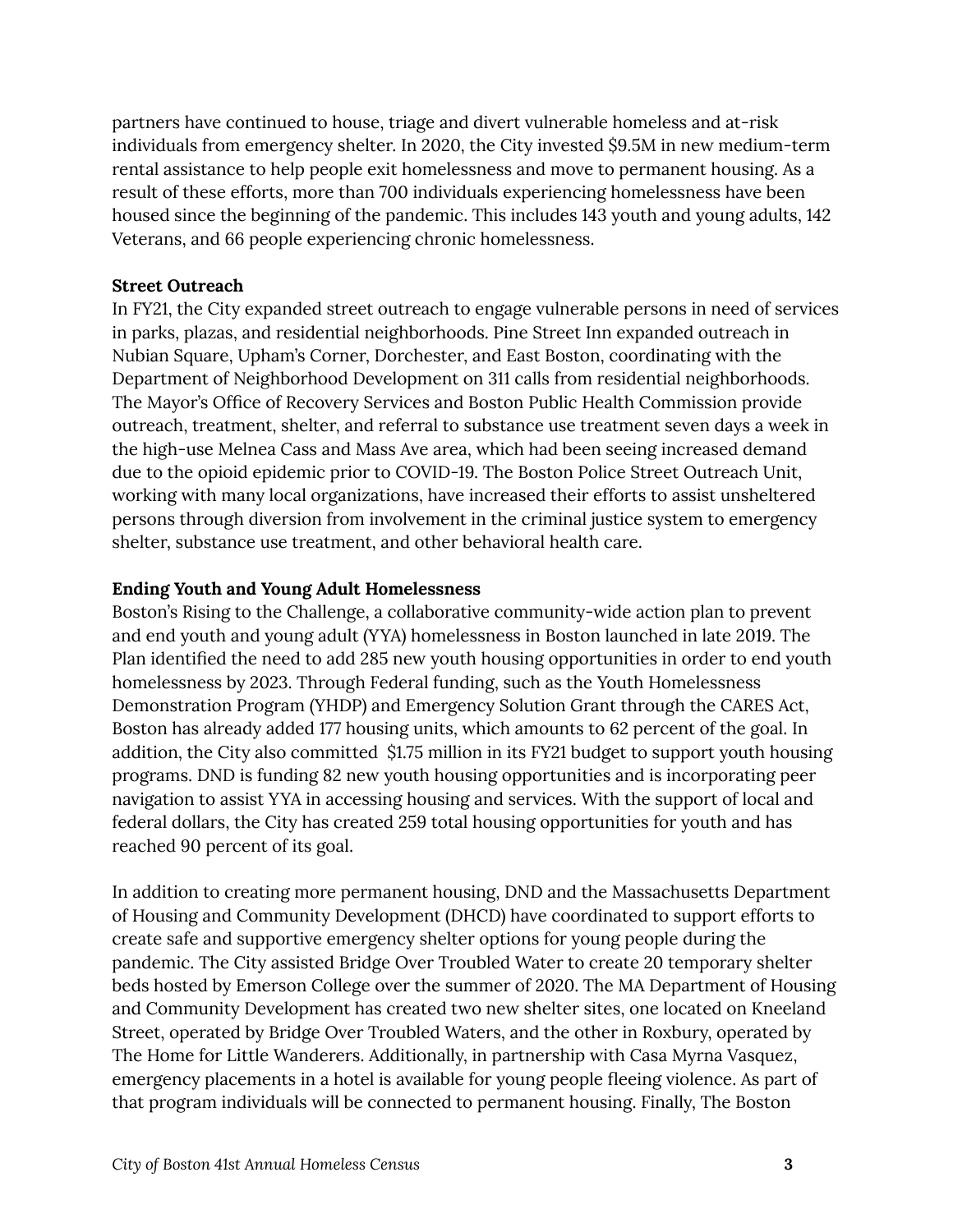Alliance of Gay, Lesbian, Bisexual and Transgender Youth (BAGLY) has begun an innovative "host homes" program, which is offering up to 10 housing units for youth and young adults experiencing homelessness.

#### **Families**

- For the third consecutive year, there were no homeless families staying in Boston hotels or motels on the night of the census.
- There were no unsheltered families on the streets of Boston on the night of the census, as has been true for more than the past decade.
- The total number of homeless persons in families homeless children and adults in all family emergency shelters and transitional housing — decreased by 1,067 from 2020 to 2021, a 26.5 percent decrease from 4,021 to 2,954 persons.
- The total number of family households in emergency shelter and transitional housing programs decreased by 380 households, from 1,294 families in 2020 to 914 in 2021.
- The number of family households in transitional housing programs decreased by 5.6 percent, from 54 to 51 households. The total number of persons in family transitional program beds decreased by 24.8 percent, from 121 women, children and men in 2020 to 91 in 2021.

#### **Addressing Family Homelessness**

A variety of actions were taken during the pandemic to reduce COVID-19 spread and support families using emergency shelter. Starting in the Spring of 2020, emergency shelters reduced the number of families in group shelter settings to reduce the spread of COVID-19. Some families found housing with short term financial assistance programs, like HomeBase; other families doubled-up with friends and family as another option to leave or avoid the family shelter systems. The statewide eviction moratorium provided additional security for families to allow them to stay in place during the public health crisis. The state increased RAFT (Residential Aid for Families in Transition) and other short term flexible financial assistance programs, and the City of Boston supported households through the Rental Relief Fund by providing eligible households assistance with rental payments. These programs assisted families to maintain their housing or quickly move into new housing rather than entering shelter.

The Boston Housing Authority (BHA) formed a partnership with the Boston Public Schools (BPS) to provide up to 1,000 housing vouchers to families with BPS students experiencing homelessness. Throughout the year, BHA and BPS worked to identify and assist families with housing search and supportive services from Family Aid Boston and other local non-profits. Boston family homelessness providers, utilizing federal housing choice vouchers administered by the Boston Housing Authority in direct partnership with BPS,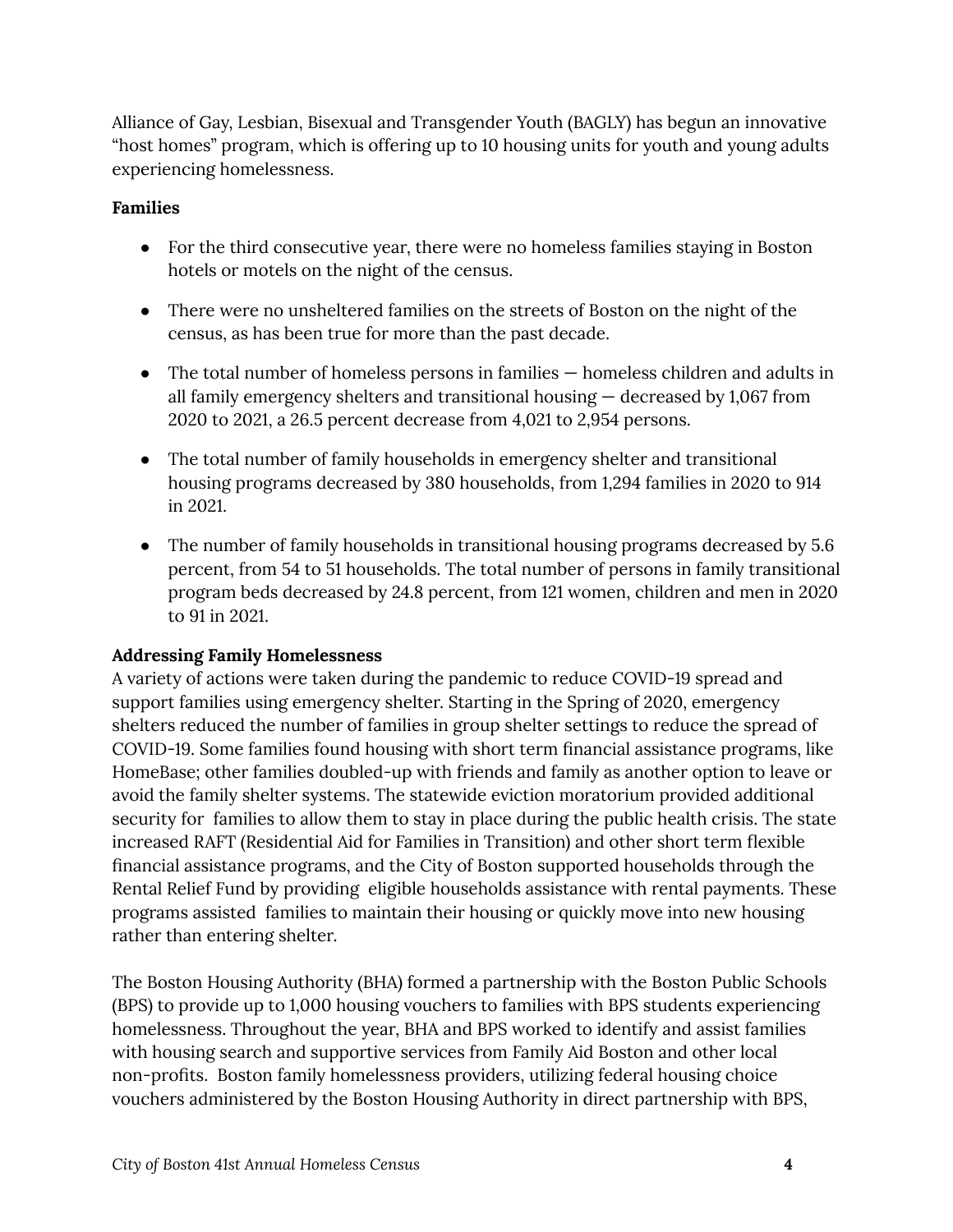housed 579 families with children experiencing homelessness since the beginning of the pandemic. An additional 648 families with school aged children were housed through BHA's partnership with Leading the Way Home, a program designed to permanently solve homelessness for families residing in family emergency shelters.

In December 2020, the City Council approved an ordinance to create the Special Commission on Ending Family Homelessness. The Commission will organize Boston's strategies to prevent and end family homelessness and drive advocacy with state systems to improve outcomes for homeless families. In FY21, the City has been recruiting an Advisor to End Family Homelessness at DND to staff the Special Commission.

#### **Families in Domestic Violence Shelters**

- In 2021, there was a 50 percent increase in households in domestic violence shelters on the night of the census compared to 2020.
- At the end of 2020 a new Transitional Housing program for domestic violence victims was launched and as a result, there were 12 households in domestic violence transitional housing in Boston on the night of the census in 2021, compared to no families in 2020 or 2019.

## **Creating New Housing Opportunities for People Fleeing Violence**

The total number of households fleeing violence on the night of the Homeless Census in Boston increased by 50 percent, from 24 households in 2020 to 36 households in 2021. Throughout the year, victim services providers have been working to support households fleeing violence to develop safety plans and secure new, safe housing. During 2020, DND created 40 new housing opportunities for households fleeing violence and supported emergency hotel placements for young people fleeing violence.

## **COVID-19 Response**

With the onset of COVID-19, reducing density in emergency shelters to create physical distance and reduce the spread of this highly infectious and lethal virus was the top priority of the City of Boston. City and State agencies worked with Boston's homeless providers to identify and fund auxiliary emergency shelter sites, including college dormitories, motels and other facilities. Pine Street Inn, Boston Public Health Commission (BPHC) Homeless Services, St. Francis House, Heading Home, and Bridge Over Troubled Waters stood up temporary shelter facilities across the city in Beacon Hill, Brighton, Government Center, Jamaica Plain, and the Neponset section of Dorchester to reduce congregate shelter density to safer levels and reduce COVID-19 transmission risk. The New England Center and Home for Veterans and Volunteers of America housed medically vulnerable veterans in motels to maintain safe distancing.

As Boston's many Emergency Departments, ICUs, and inpatient beds neared full capacity, Boston Health Care for the Homeless, Boston Medical Center, and Partners Health worked